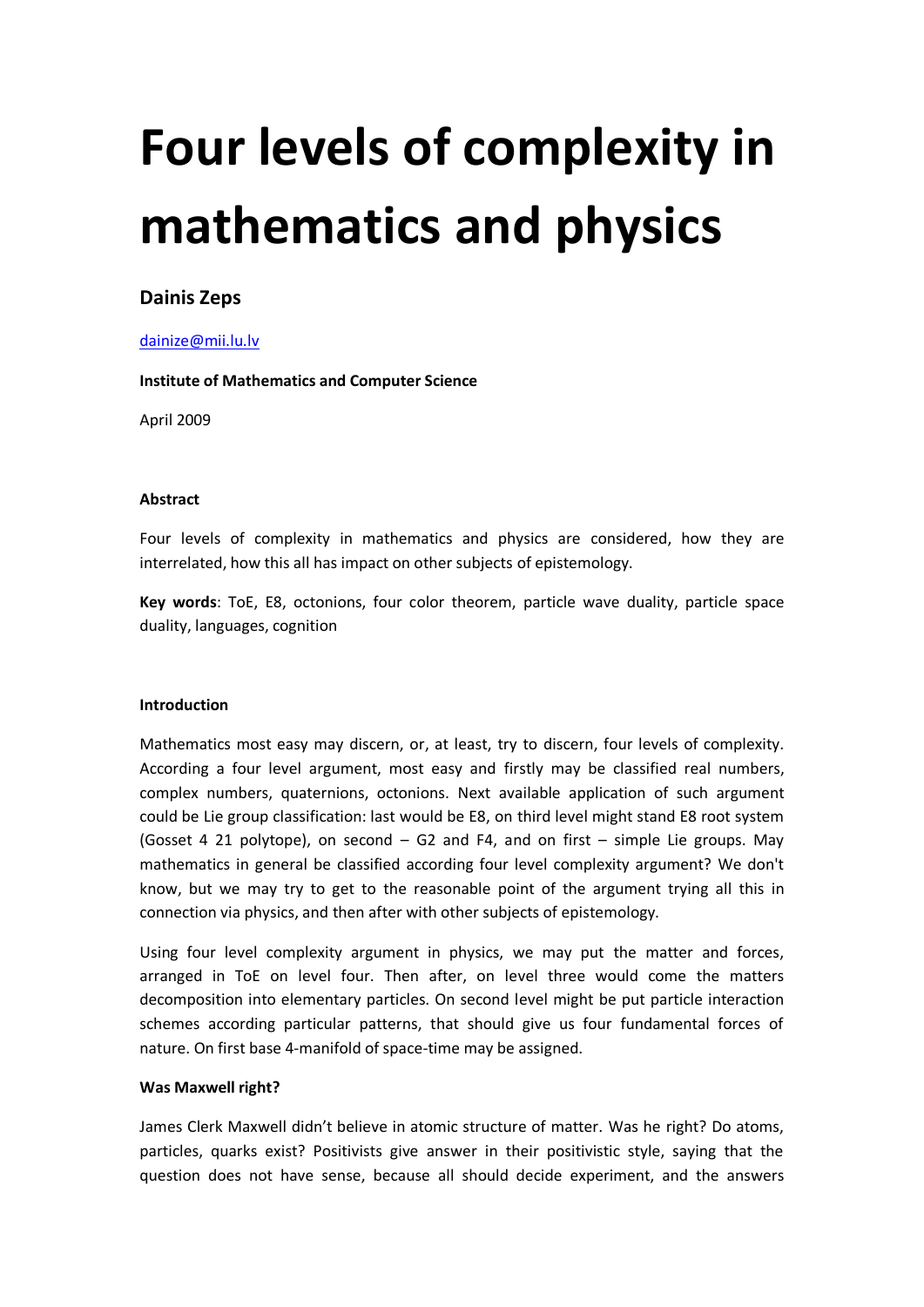should be given in the language of measurements. Well. Let it be so. Mathematics is what (or who) says yes or no to all questions according its own inner logic and compatibility, in physics in particular and in general too. But what we register in particle accelerators? What we see in camber of Wilson? What we classify in SM? What we predict via BB? The ultimate answer may come in some form similar to Garrett Lisi theory of everything (1). This theory is up to now under question about its provability. But the fact itself that such theory has appeared is signaling that maybe Maxwell was right. If the general form of matter and general force accordingly has the form E8 then this may say in other words that particles are only sort of illusion, that we see something as such on some levels of complexity, where on the most general level of complexity for all this stand one general force in form of E8 symmetry with matter in form of E8 symmetry, where we do not now have any sense to speak about matter and force separately, but only say, that nature has form of E8. Period. This now looks like real theory of everything, and first who predicted this was James Clark Maxwell. Well, of course, at first this is very figurative description, but taking into account, that Maxwell gave a first pattern of this general force in the form of his famous equations, we may attribute to Maxwell earliest fame of the theory of everything. Moreover, speaking about ToE has sense only in this form predicted by Maxwell about non atomic structure of the matter. If we try to argue that he, Maxwell, wasn't very successful in trying to apply his approach to gravity, then this is due to the fact that E8 was found only in 1890 and developed to a state to give first proposal to ToE only in 2007, i.e., almost 130 years after his death, and he didn't know that he already gave maximal possible contribution to ToE, and was still working, in place to receive maximal deserved applause.

It may be useful to remember another thinker who may be mentioned with some insight in the future further than people around him, e.g., Newton, and this man was George Berkeley. Of course, we may make excuses that particles were only some convenient way to speak about structure of matter, and we blamed Maxwell on his non-atomism only in some friendly manner of familiarity, but if there are people who say directly that we tend to think in manner following our sensuality and that this sensuality may have affected our actual possibility to argue scientifically at all, then such people should be taken more than seriously, and one of such man was George Berkeley. According Berkeley or his argument in today's statement, our tendency to think of matter as consisting from particles was only some sensual approach to interpret physical reality, and 'dropped stone on leg' argument in Berkeley's time turns into 'electron beam on screen' argument today, but argument of what is reality remains the same. Reality is somewhere behind all what we perceive – Berkeley's argument may turn to be most acceptable. For Berkeley behind all was standing God. For us today we have in place of God in this sense mathematics, but it is only for a while, maybe, see (2). Author argues, that what actually stands behind all, what is ultimate reality, is life, principle of life, *vita principalis* (2)*.* What gave a persuasion to Berkeley so fiercely attack Newton on his absolute time conception? Newton was after all right. But Berkeley was right too, but from another point of view. Excluding what may be excluded as a result of perception, Berkeley stepped back more and more, finding in the background of all the creator God, but this was only first step. After descending by gradual steps on secondary order forms of reality, he found reality that caused all these levels, but then he turned in time (Pythagorean ladder according Einstein) and did the same in time, and came to a point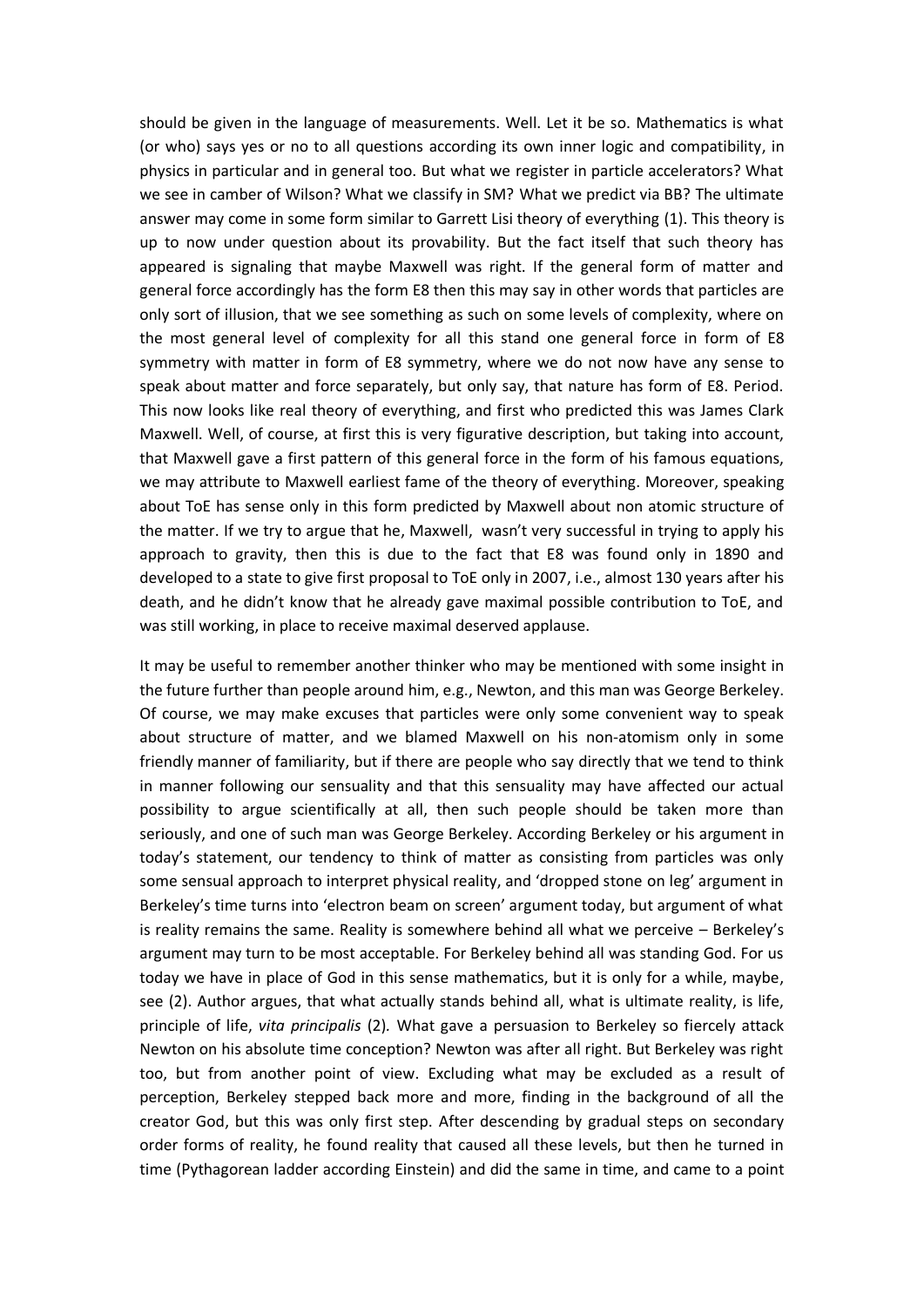where God stood as the creator of all this. Time according Berkeley, acquired starting point, but he did not this simply following biblical argument as a priest and as a bishop, but as a scientist, that gave him personal right to argue on this point with the most famous scientist of the time – Newton. We may call Berkeley's used argument against Newton Berkeley's argument, and find this same argument being used in SM and BB connection. Again, one uses God in place where in other approach mathematics now is standing.

#### **Four level complexity in mathematics**

We started argument with number systems: real, complex, quaternion, octonion. See (3). Further we go in repetitions. R, C, H,  $O -$  these are divisional algebras, and only. These are basic in Clifford algebra, except that O is not Clifford algebra, but plays fundamental role in them. According Baez (3), first eight Clifford algebrae Cliff(n) are: Cliff(0) $\rightarrow$ R, C(1) $\rightarrow$ C,  $C(2) \rightarrow H$ , Cliff(3) $\rightarrow$ H $\oplus$ H, Cliff(4) $\rightarrow$ H[2}, Cliff(5) $\rightarrow$ C[4], Cliff(6) $\rightarrow$ R[8], Cliff(7) $\rightarrow$ R[8] $\oplus$ R[8]. Further come repetitions according formula Cliff(n+8) $\cong$  Cliff(n) $\bigoplus R[16]$ . But irreps (irreducible matrix representations) for Cliff(n-1) are only for n=1,2,4,8, thus, again "mystical" four.

We know famous Four Color Theorem (4). It may turn out to be the most complex theorem, what concerns its proof, among simplest theorems, what concerns their formulation. At level four we see unexplainable complex case, where all other cases are incomparably simpler, see (5). In (6) we show that there four levels of complexity are discernable as follows: null level (e.g. outer planar graphs), atetrahedral graphs, free-planar graphs, planar graphs.

## **Quantum mechanics as a first level of complexity**

At null level something without quantum picture should stand. Second order comlexity may be quantum field theory or Standard Model. Third – ToE in an outline how we tried to show higher, i.e., as general field of nature, as E8 or other, for future to decide.

At level one, quantum mechanics as particle wave equivalence would stand. Particle space equivalence would be of second order complexity if such an approach came to implementation (7).

#### **Complexity invariance principle**

Let us formulate a principle according which we are built in the same complexity which we get as an ability to act. For human beings this ability is on comprehension level and we are proud to comprehend that we have the same level of complexity comprehension as we are created, at least what concerns our reference system of life. Of course it may be only illusion and world of much higher level of complexity is somewhat prohibited for us, but we, together with Plato, express hope, that "soul comprise all universe", and we may use our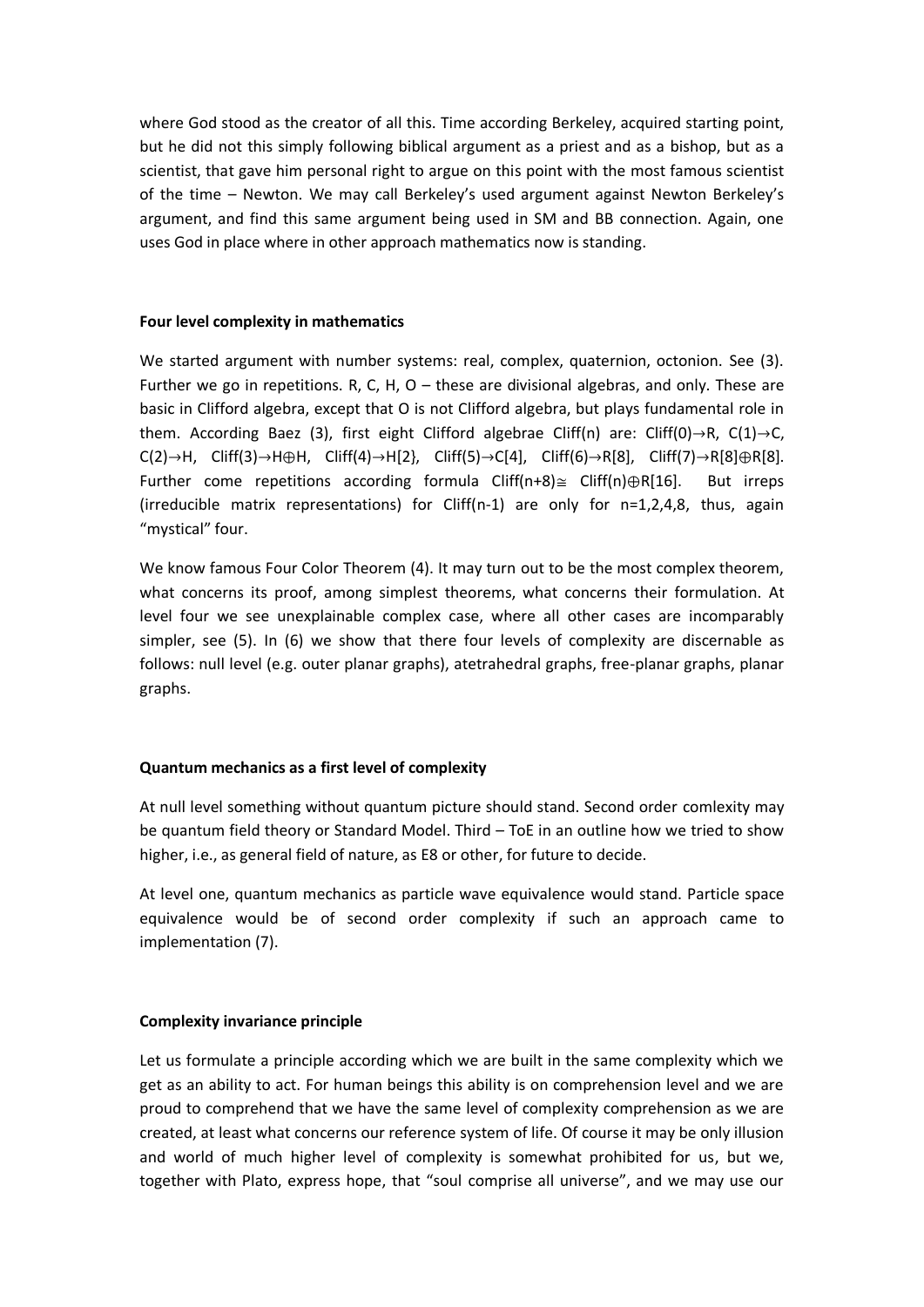complexity invariance principle saying: We are as complex as it is given in our comprehension to comprehend. One would say that this is tautology. Maybe, but using this "tautology" we have come up to quarks and ToE, and Plato up to universe.

But this same principle says something more, and this is a level of complexity of comprehension, namely, four. Actually, number four is hypothetical, maybe five or even seven must stand for it. The crucial is the fact that this level of complexity is so small. Because of this smallness we are holding as if to the minimum possible value of it, i.e., four, not seven, say. What we actually are going to say is that this level of complexity given to us is not lower than four.

## **Maximal complexity subsystems**

For us it is crucial to comprehend that maximal complexity cognition subsystems exist all over us, in whatever our scope of activities. First should be mentioned languages. Languages are as complex as we can them have maximally. It can be seen at least from the fact that different languages are of the same complexity, all of them. Higher level comprehension is not given to us principally. In languages, in linguistics, where it is harder to distinguish, similarly as in mathematics, four levels of complexity. Why? Because the comprehension itself via language, via notion comprehension mechanism is on maximal level of complexity accessible for us, i.e., comprehension via language already uses maximal level of complexity, thus, level four. In (8) we tried to show this via theorem windows notion which is built from four singularities. All what we can see in languages is that four level (or at least low level) complexity suits mostly to describe morphological and other phenomena in them.

More crucial point is that complexity of language is the same that of the comprehension in general, even more, that language isn't distinguishable from cognition, what Benjamin Lee Whorf was arguing in (9).

One more necessary aspect we need, namely, different maximal complexity subsystems can't be mixed into themselves. What does this mean? If we would try to mix two high level complexity subsystems in one subsystem, resulting subsystem would become incredibly complex, but we can comprehend only four level complex subsystem. Mathematicians would argue that we may mix, using appropriate techniques, arbitrary system in new systems of arbitrary complexity. But it is only seemingly leading way to some new solution. First, such complex systems would be not manageable, they we would break in simpler subsystems in any way, or would remain unsolvable to us.

As a good example we have the same for languages. We never mix them up but use them how we have taken them, Latin within Latin, Greek within Greek. Using the same pattern we should work in other fields of cognition too.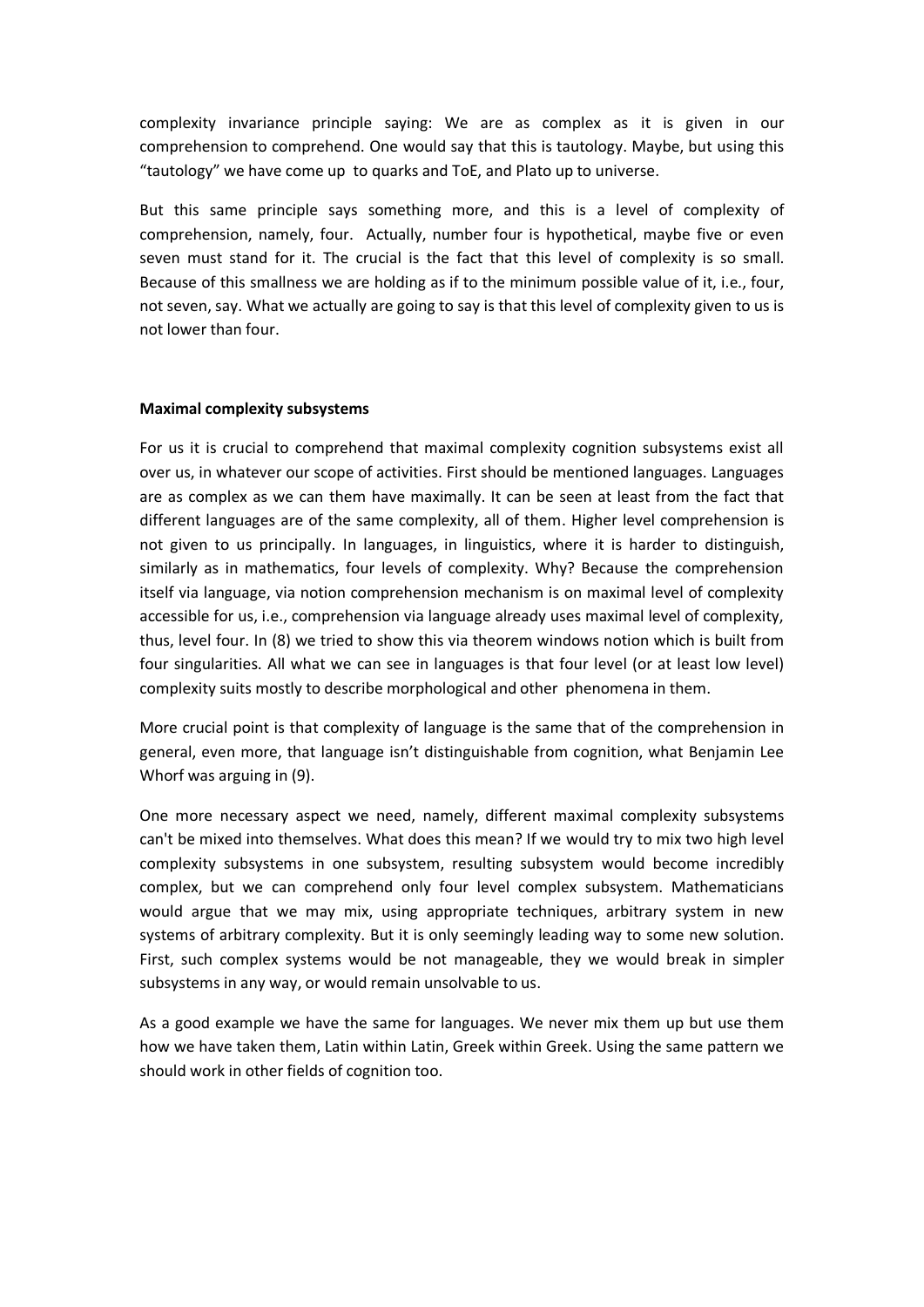#### **Human experience samples as maximal complexity subsystems**

Good examples of maximal complexity subsystems are human experience systems. First of we would like to mention these human experiences that deserve to exist as such first of all, namely, most famous experiences of greatest philosophers and so on.

We would single out most crucial aspect of our approach. Namely, most famous human experiences must be considered as maximal complexity subsystems for one practical reason. They can't be mixed into some oversystems, or supervisional systems. But this is what the contemporary science is doing all way around. We build philosophical supervising systems, then we come to comprehend that philosophy has come to its end as some philosophers try to state this. Why? Because they are working with broken subsystems. If we make a common system from Aristoteles and Plato, we already get a system, where Plato and Aristoteles are broken, because we can't manage adequately system with higher level of complexity than we may have. Because Plato and Aristoteles already are maximal subsystems and we can't make then into a common system without breaking them as subsystems. Philosophers are trying to keep Plato and Aristoteles unbroken? Maybe in times of Schopenhauer, when he first, before starting to study Plato, translated all of him into German. Nowadays we are content with a broken Plato, with a broken Aristoteles, and so on.

In order to regain scientific argument in the science, we had to reconsider today all about thinkers of past. We should leave aside our self-assumption when we say, e.g., that we are cleverer than Plato, saying, Plato didn't know what we use to know today. It is nonsense, to argue in this way. We lose Plato, we lose all before Plato, we fill our as if scientific argument with heaps of debris from broken experiences of the thinkers of the past.

## **Conclusions**

We may list some maximal complexity subsystems:

- 1. whatever cognitive activity;
- 2. notion building activity (8);
- 3. theorem window (8);
- 4. language (9);
- 5. human lifelong experience;
- 6. level of complexity in mathematics (10) ;
- 7. level up to what we may discern nature;
- 8. highest possible level of complexity of whatever science.

Contemporary sciences, how things are judged by the author, mostly are on the first level of complexity. Best of all it is seen in philology, biology, theory of evolution, as well as in all phenomenal sciences which are not using deduction in analogy with mathematics and physics. Exceptions are mathematics itself, and theoretical physics that has reached at least level three (with SM and BB) and is now on a way to the fourth level (e.g., ToE). On higher level of complexity are religious systems, mostly on fourth level (11; 12; 13; 14; 15; 16; 17;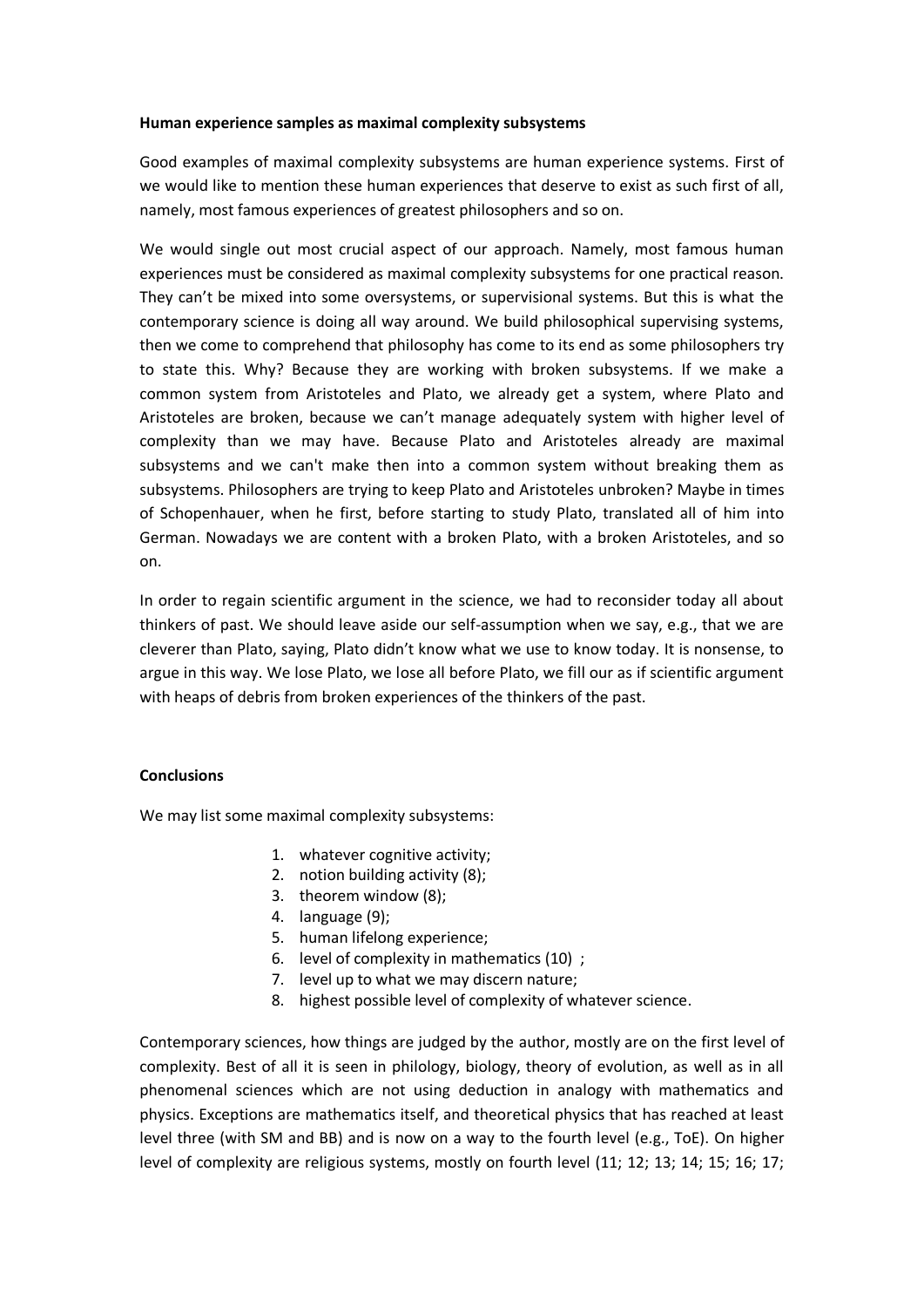18; 19; 20). Religious way of thinking has acquired much higher amount of experience than whatever science, and this experience shouldn't be neglected in any way. Thus, "theories" about dark medieval times should be removed from our thinking in order to overcome "dark times" in contemporary sciences.

In the end we would like to say that nature, or God, has granted for *homo sapiens* cognitive activity that is maximal complexity level for human beings already, but in sciences we have reached not far from the first level. According our hypothesis we have maximal level of cognitive complexity that is maximal possible in sense we are built using this same level of complexity (2; 21). Plato, Aristoteles, Descartes, and many other thinkers of past were on fourth level, but our sciences can't step further from the first level. Exception is the theoretical physics, thus, the physics is not at all in trouble but the leading one of all other sciences (22; 23; 24; 25; 26; 27; 28; 29; 14; 30) (31; 32; 33; 34), [see also (11; 35; 36; 13)], only physicists themselves are weak in the recognition of this fact (37; 38; 39).

#### **References**

1. **Lisi, A. Garrett.** *An Exceptionally Simple Theory of Everything.* 2007. p. 31. arXiv:0711.0770v1.

2. **Zeps, Dainis.** *Mathematics as Reference System of Life.* Riga : Internet publication, 2009.

3. **Baez, John C.** *The Octonions.* Riverside : University of California, 2001.

4. **Thomas, Robin.** *An Update on the Four-Color Theorem.* s.l. : Notices of the AMS, 1998. Vol 45, Num 7.

5. **Ringel, Gerhard.** *Map Color Theorem.* NY : Springer, 1974.

6. **Zeps, Dainis.** *Application of the Free Minor Closed Classes in the Context of the Four Color Theorem .* Riga : Quantum Distinctions, 2007. http://www.ltn.lv/~dainize/idems.html.

7. —. *Space particle duality.* 2008.

8. —. *Building Mathematics via Theorem Windows.* Riga : Quantum Distinctions, 2009. http://www.ltn.lv/~dainize/idems.html.

9. **Whorf, Benjamin Lee.** *Language, Mind and Reality.* 1952. lpp. Vol. IX, No 3, 167-188.

10. **Wigner, E.** *The unreasonable effectiveness of Mathematics in the natural science.* 1960. pp. 1-14. www.math.ucdavis.edu/~mduchin/111/readings/hamming.pdf.

11. **D'Aquili, Eugene and Newberg, Andrew B.** *The Mystical Mind: Probing the Biology of Religious Experience.* s.l. : Augsburg Fortress Publishers, 1999.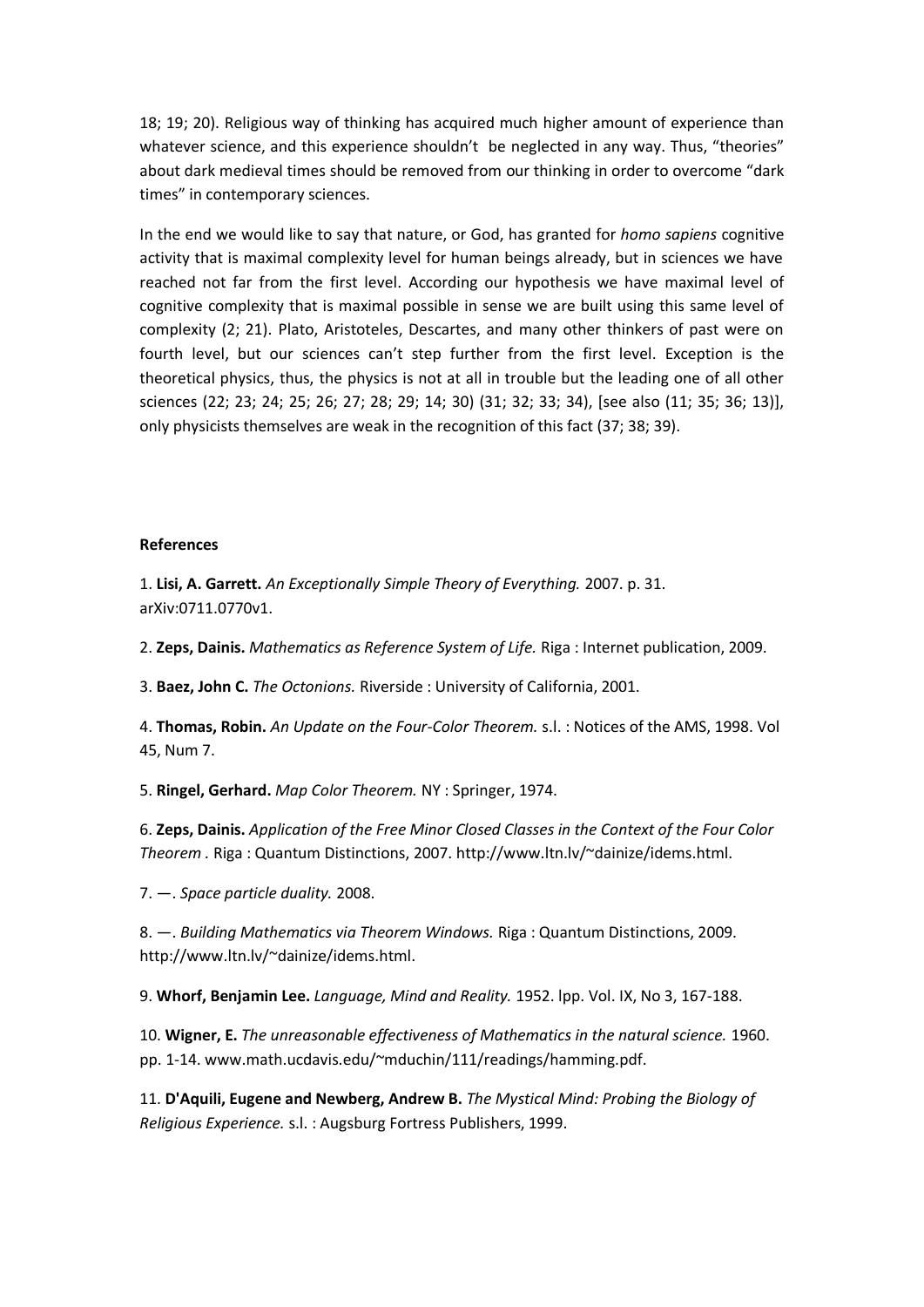12. **Ouspensky, Peter.** *Tertium Organum. Key to Solving Mysteries of the World. In Russian.*  1911.

13. **Steiner, Rudolf.** *Die vierte Dimension. Mathematik und Wirklichkeit.* Dornach : R. Steiner Verlag, 1995.

14. **Tipler, Frank J.** *Structure of the World from Pure Numbers.* 2008. pp. 897-964. arXiv:0704.3276v1.

15. —. *The Physics of Immortality.* s.l. : Doubleday, 1994.

16. —. *The Physics of Christianity.* s.l. : Doubleday, 2007.

17. **Zeps, D.** *Cognitum hypothesis and cognitum consciousness. How time and space conception of idealistic philosophy is supported by contemporary physics.* 2005.

18. **Vernadski, Vladimir.** *Biosphere and Noosphere (In Russian).* Moscow : s.n., 2002.

19. **Zeps, D.** *Classical and Quantum Self-reference Systems in Physics and Mathematics .*  2007.

20. **Zeps, Dainis.** *Rudolf Steiner on mathematics and reality. In Latvian.* 2008. p. 7 pp.

21. —. *Cogito ergo sum.* 2008.

22. **Huang, Kerson.** *Fundamental Forces of Nature. The Story of Gauge Fields.* Singapore : World Scientific, 2007.

23. **Penrose, Roger.** *The Road to Reality. A Complete Guide to the Laws of the Universe.* New Yourk : Vintage Books, 2007.

24. **Bohm, David.** *Wholeness and the Implicate Order.* London : Routledge, 2002.

25. **Rashewsky, Peter.** *Rieman Geometry and Tensor Analysis. In Russian.* 1967.

26. **Smolin, Lee.** *Three Roads to Quantum Gravity.* New Yourk : Basic Books, 2001.

27. **Hall, Brian C.** *Lie Groups, Lie Algebras, and Representations. An Elementary Introduction.*  New Yourk : Springer, 2003.

28. **Tegmark, Max.** *Is 'the theory of everything' merely the ultimate ensemble theory?* 1998. arXiv:gr-qc/9704009v2.

29. —. *Mathematical Universe.* 2007. arXiv:0704.0646v2.

30. **Vladimirov, J. S.** *Geometrofizika. In Russian.* M. : s.n., 2005.

31. **Weinberg, Steven.** *The First Three Minutes: A Modern View of the Origin of the Universe.*  s.l. : Basic Books, 1993.

32. **Woit, Peter.** *Not Even Wrong. The Failure of String Theory and the Continuing Challange to Unify the Laws of Physics.* London : Jonathan Cape, 2007.